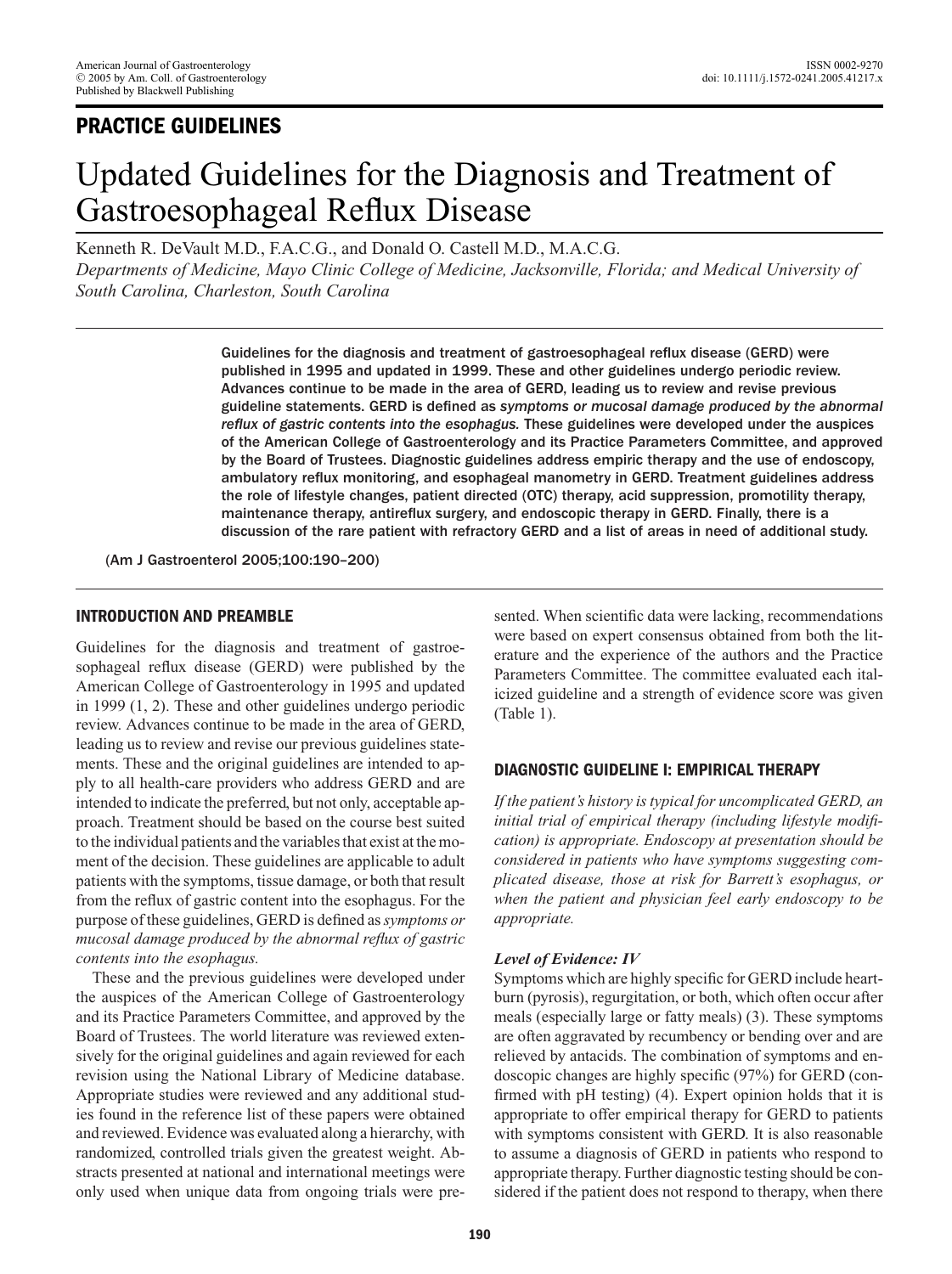- I Strong evidence from at least one published systematic review of multiple well-designed randomized controlled trials
- II Strong evidence from at least one published properly designed randomized controlled trial of appropriate size and in an appropriate clinical setting
- III Evidence from published well-designed trials without randomization, single group prepost, cohort, time series or matched case-controlled studies
- IV Evidence from well-designed nonexperimental studies from more than one center or research group or opinion of respected authorities, based on clinical evidence, descriptive studies, or reports of expert consensus committees

are alarm symptoms suggesting complicated disease (dysphagia, odynophagia, bleeding, weight loss, or anemia) and when patients have a sufficient duration of symptoms to put them at risk for Barrett's esophagus. Patients who do not respond to therapy often have another cause for their symptoms, but this lack of response does not always exclude reflux as a possibility. Even when the most effective therapy for GERD is prescribed, some patients will continue to reflux acid (5). A short trial of a high dose proton pump inhibitor has 75% sensitivity, but only 55% specificity for reflux in heartburn patients using ambulatory pH testing as the "gold standard" (6). These problems with the sensitivity and specificity of using a therapeutic trial as a test for GERD must be weighed against the ease of use and decreased cost (primarily related to decreased use of diagnostic testing of this approach) (7). Finally, symptoms do not seem to predict the degree of esophagitis and are far from perfect in predicting complications of GERD including Barrett's esophagus (8).

The purpose of evaluating patients with long-term symptoms and patients who have complicated symptoms is to exclude complications of GERD. Compared with patients with symptoms consistent with GERD for less than 1 yr, the odds ratio for Barrett's esophagus in patients with symptoms for 1–5 yr is 3.0 and for greater than 10 yr is 6.4. These concepts have been challenged by reports suggesting that both the frequency and severity of reflux symptoms are poorly predictive of the presence of Barrett's esophagus (9, 10). Patients with alarm symptoms are more likely to have peptic strictures and esophagitis than those without alarm symptoms.

#### **DIAGNOSTIC GUIDELINE II: USE OF ENDOSCOPY IN GERD**

*Endoscopy is the technique of choice used to identify suspected Barrett's esophagus and to diagnose complications of GERD. Biopsy must be added to confirm the presence of Barrett's epithelium and to evaluate for dysplasia.*

#### *Level of Evidence: III*

Endoscopy allows direct visualization of the esophageal mucosa. This is the only reliable method for the diagnosis of Barrett's esophagus. A reticular pattern on barium esophagram is neither sensitive (26%) nor specific (50%) when compared to endoscopy with biopsy (11). Barium radiography is reasonably accurate in cases of severe esophagitis (80% or better), but is much less accurate with mild esophagitis (less than 25%) (12–15). Finally, reflux of barium during radiographic evaluation is only positive in 25–75% of symptomatic patients and is falsely positive in up to 20% of normal controls (15, 16). Patients with hiatal hernias or who reflux barium at fluoroscopy have more acid exposure by ambulatory pH testing, but these findings have poor specificity and sensitivity and should not be used as a screening test for GERD (17). These factors limit the usefulness of barium radiography in the routine diagnosis of GERD and it is not recommended.

Documentation of the presence or absence of esophagitis does not usually determine the initial approach to patients with GERD. Higher grades of esophagitis are more difficult to heal, but once healed can be maintained in remission with medical or surgical therapy (18, 19). The main advantage of knowing a patient has (or had) esophagitis is to confirm the diagnosis of GERD prior to surgical or endoscopic therapy for GERD. Typical esophagitis is essentially diagnostic for GERD.

Endoscopic biopsy is needed to determine the presence of Barrett's epithelium. The issues surrounding the management of Barrett's are covered in another guideline statement (20). Although not proven, this endoscopy probably should be performed after a course of therapy for GERD to allow better identification of Barrett's and to decrease the prevalence of inflammatory changes that are misinterpreted as dysplasia. It is of paramount importance that the esophagogastric junction is well described in the endoscopy report. Biopsies showing intestinal metaplasia, identical to Barrett's, which are obtained from the gastric cardia do not indicate the same malignant potential as biopsies from the esophagus and actually do not even confirm GERD (21). There is no value for histologic examination of normal appearing squamous mucosa to either confirm or exclude pathologic acid reflux (22, 23).

It is critical to understand that while an endoscopy showing clear evidence of Barrett's esophagus or esophagitis confirms the diagnosis of GERD, a normal endoscopy in no way excludes GERD. The majority of symptomatic patients will have a normal endoscopy, which does not necessarily indicate either less severe symptoms or a more easy to control form of GERD (24). In fact, studies of GERD patients without esophagitis have suggested that symptoms are just as difficult and at times more difficult to control (25). The suggestion that only patients with documentable esophagitis should have access to chronic proton pump inhibitor therapy is not supportable, since these patients may well have pathologic amounts of acid reflux that is only controlled with a PPI (26). Symptomatic GERD patients without esophagitis (so called nonerosive reflux disease) should be treated in a similar fashion to those with erosive esophagitis.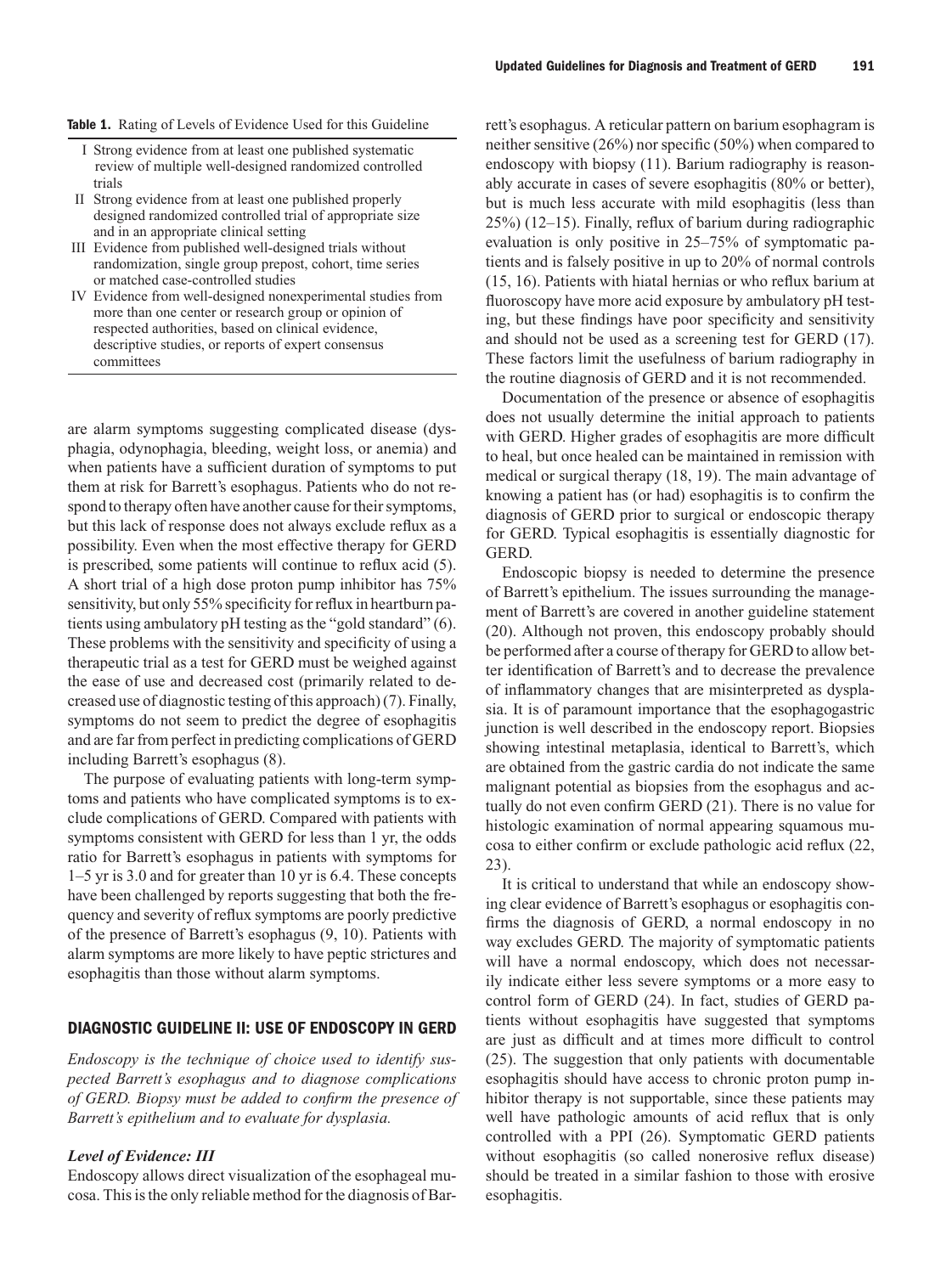# **DIAGNOSTIC GUIDELINE III: AMBULATORY REFLUX MONITORING**

*Ambulatory monitoring of the esophagus helps to confirm gastroesophageal reflux in patients with persistent symptoms (both typical and atypical) without evidence of mucosal damage, especially when a trial of acid suppression has failed. It may also be used to monitor the control of reflux in patients with continued symptoms on therapy.*

#### *Level of Evidence: III*

While endoscopy allows for the evaluation of esophageal mucosa, the presence or absence of mucosal injury does not provide proof that the patient's symptoms are or are not related to GERD. Many patients with typical GERD symptoms and increased esophageal acid exposure do not have esophagitis (27). Patients with symptomatic, but not excessive gastroesophageal reflux have persistence of symptoms and requirements for therapy similar to patients with excessive reflux, but are less likely to have endoscopic findings (28). This "endoscopic negative" form of GERD produces symptoms and illness behavior identical to that of GERD with endoscopic findings (29). Ambulatory pH testing allows both the identification of patients with excess esophageal acid exposure and those with symptoms that correlate with esophageal acid (either with normal or abnormal total acid exposure). Good reproducibility (84–93%) and sensitivity and specificity (96%) have been reported in patients with erosive esophagitis (30, 31). Reasons for concern include the finding of normal acid exposure in up to 29% of patients with documented esophagitis and differences found in the simultaneous acid exposure recorded by two attached probes (32, 33). A recent report repeated pH testing on patients who had an initial negative test (34). If the patient's symptoms had been typical or worse than typical during their first pH test, 22% of second tests were positive, while 55% of studies were abnormal if the patients said their day was "better than typical" during the first test. Despite these limitations, ambulatory pH testing remains the best method to study the actual amount of reflux occurring in a given patient. Ambulatory pH testing while on reflux therapy may also be of benefit in the patient with refractory symptoms  $(35)$ .

There have been two recent advances that may alter the management of GERD. Combined impedance and acid testing has been developed (36, 37). This technology allows for the measurement of both acid and nonacid (volume) reflux. This may be particularly important in the patient with persistent symptoms despite an adequate medical trial and allow more efficient monitoring of reflux in patients on therapy. Another new technology is a tubeless method of acid monitoring. This device allows a radiotelemetry capsule to be attached to the esophageal mucosa and monitored without the discomfort of a nasoesophageal tube (38). This decreases patient discomfort, allows for longer (48 h) monitoring, and may improve accuracy by allowing the patient to carry out their usual activities.

# **DIAGNOSTIC GUIDELINE IV: ESOPHAGEAL MANOMETRY**

*Esophageal manometry may be used to ensure accurate placement of ambulatory monitoring probes and may be helpful prior to antireflux surgery.*

# *Level of Evidence: III*

The accurate placement of esophageal pH probes requires knowledge of the location of the lower esophageal sphincter (39, 40). This usually requires intubation with a manometry catheter and provides an opportunity for full manometry. There now have been several reports that show adequate placement of pH tubes using a combined pH/pressure measurement system, which negates the need for full manometry (41, 42). The new tubeless pH monitoring system uses endoscopic landmarks for placement, which were derived from studies comparing endoscopic to manometric measurements and does not require manometry.

Esophageal manometry to document the presence of effective esophageal peristalsis has been used in patients in whom antireflux surgery is being considered (43). It has been suggested that patients who have ineffective peristalsis may need to either avoid surgery or undergo an alternative (*i.e.*, less tight) procedure (44). Surgeons will often elect to perform a partial fundoplication in patients who have a weaker esophagus by manometry (45). In a series of 107 patients, manometry changed the therapy offered in 10% of patients referred for antireflux surgery (46). These assumptions have recently been challenged by several studies. For example, reflux control was found to be better and dysphagia no more common in several series of patients with weak peristalsis when a complete, as opposed to a partial, fundoplication was performed (47, 48). A recent report of combined impedance and manometry testing suggests that this technique may have the ability to identify which patients with ineffective peristalsis have an esophageal bolus transit abnormality, therefore potentially clarifying which patients have a more significant defect in motility (49). Preoperative manometry is perhaps most useful to exclude rare motility disorders such as achalasia or the aperistalsis associated with disorders such as scleroderma.

# **TREATMENT GUIDELINE I: LIFESTYLE MODIFICATION**

*Lifestyle modification may benefit many patients with GERD, although these changes alone are unlikely to control symptoms in the majority of patients.*

#### *Level of Evidence: IV*

Education of the patient about factors that may precipitate reflux remains reasonable. Numerous studies have indicated that elevation of the head of the bed (50, 51), decreased fat intake (52), cessation of smoking (53), and avoiding recumbency for 3 h postprandially (54) decreases distal esophageal acid exposure although data reflecting the true efficacy of these maneuvers in patients is almost completely lacking.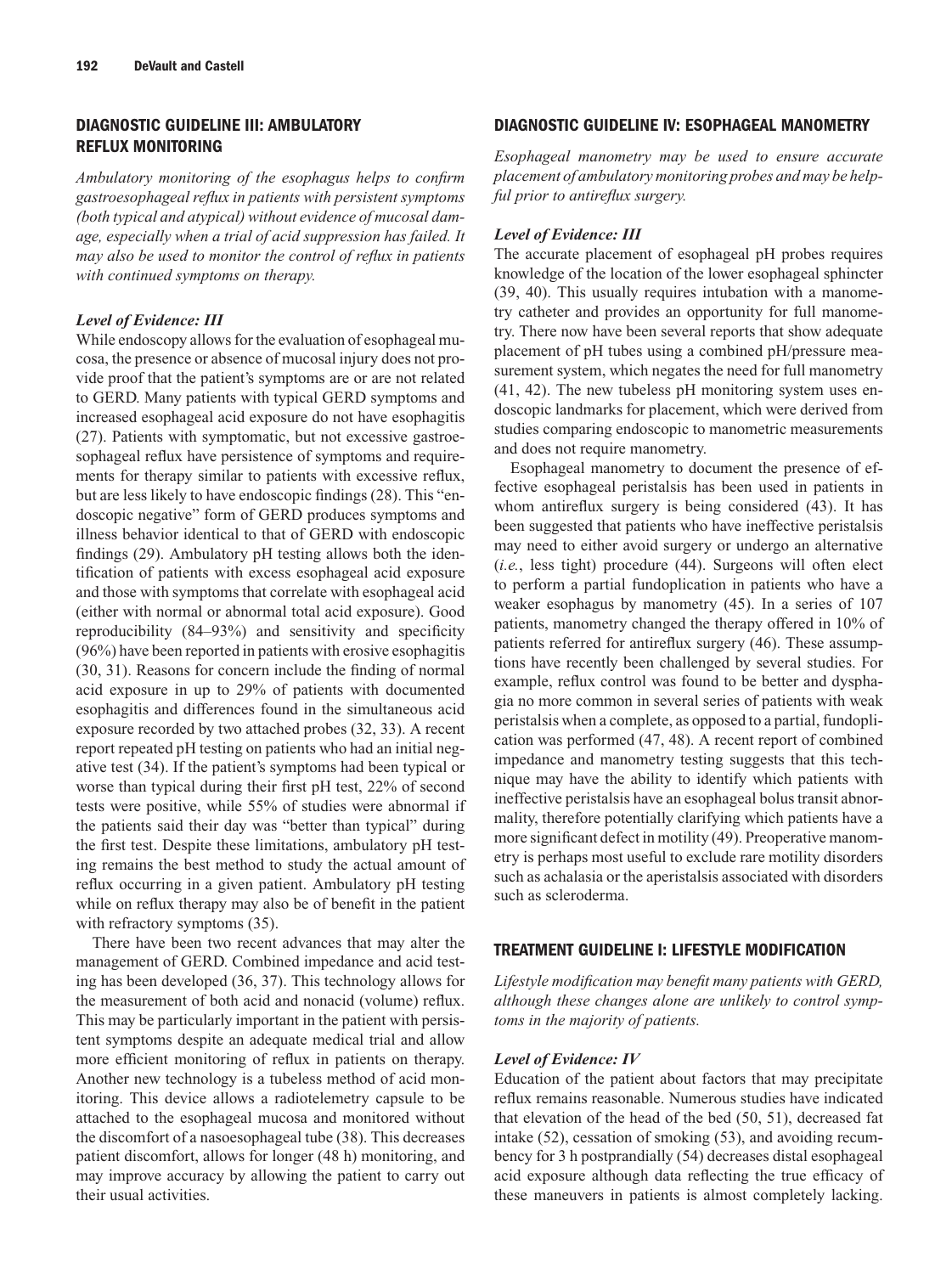Certain foods (chocolate (55), alcohol (56), peppermint (57), coffee (58), and perhaps onions and garlic (59)) have been noted to lower LES pressure, although randomized trials are also not available to test the efficacy of these maneuvers. Many authors assume the 20–30% placebo response rate seen in most randomized trials is due to lifestyle changes, but this has not been rigorously tested. The potential negative effect of lifestyle changes on a patient's quality of life has also not been examined.

# **TREATMENT GUIDELINE II: PATIENT DIRECTED THERAPY**

*Antacids and over-the-counter (OTC) acid suppressants are options for patient-directed therapy for heartburn and regurgitation. When symptoms persist, continuous therapy is required or alarm symptoms or signs develop, the patient should have additional evaluation and treatment (see above diagnostic guidelines).*

#### *Level of Evidence: IV*

Antacids and antirefluxants such as alginic acid are useful in the treatment of milder forms of GERD. Antacids (60) and alginic acid (61, 62) have been shown to be more effective than placebo in the relief of symptoms induced by a heartburn promoting meal. In addition, combined antacid/alginic acid therapy may be superior to antacids alone in the control of symptoms (63, 64). There are two long-term trials, which suggest effective symptom relief in approximately 20% of patients using OTC agents (65, 66).

All four of the H2RAs approved for use in the United States are available OTC in doses that have been shown to decrease gastric acid, particularly after a meal. While there are some differences in potency, duration, and rapidity of action, they may be generally used interchangeably. The OTC H2RAs are particularly useful when taken prior to an activity that may potentially result in reflux symptoms (heavy meal or exercise in some patients). Many patients can predict when they are going to suffer from reflux and can premedicate with the OTC H2RAs. Comparisons between OTC H2RAs and antacids are limited. It has been suggested that antacids provide a more rapid response, but gastric pH begins to rise less than 30 min after taking a dose of H2RA so this does not seem to be a major factor. The peak potency of OTC H2RAs and antacids are similar, but the H2RAs have a much longer duration of action (up to 10 h). An OTC formulation of omeprazole has just been introduced in the United States at a dose identical to that available by prescription for the short-term (14 days) treatment of heartburn. It is important that patients visit their physician before using these medications beyond their 14-day indication since some will be at risk for Barrett's esophagus or other upper gastrointestinal pathology and should be evaluated and, if appropriate, referred for endoscopic screening. It is important that physicians and their patients continue to have access to prescription proton pump inhibitors (PPIs) for several reasons including difference in individual response

and differences in FDA indications, dosages, and administration routes for different PPIs.

#### **TREATMENT GUIDELINE III: ACID SUPPRESSION**

*Acid suppression is the mainstay of therapy for GERD. Proton pump inhibitors provide the most rapid symptomatic relief and heal esophagitis in the highest percentage of patients. Although less effective than PPIs, histamine2-receptor blockers given in divided doses may be effective in some patients with less severe GERD.*

#### *Level of Evidence: I*

In the original guideline statement (1), the results of 33 randomized trials including over 3,000 patients with erosive esophagitis are presented. Symptomatic relief can be expected in 27% of placebo treated, 60% of H2RA treated, and 83% of PPI treated patients. Esophagitis healed in 24% of placebo treated, 50% of H2RA treated, and 78% of PPI treated patients. We will not readdress those studies here, but it is clear that while some patients may have relief of symptoms and improvement or healing of esophagitis on H2RAs, PPIs eliminate symptoms and heal esophagitis more frequently and more rapidly than the other agents. Both higher doses and more frequent dosing of H2RAs appear to improve results in the treatment of reflux, but are still inferior to PPIs (67–69). In addition to controlling symptoms and esophagitis, PPI therapy has been shown to normalize the impaired quality of life caused by GERD (70).

Proton pump inhibitors are safe, effective, and have been used for more than a decade in the United States and much longer in Europe and Australia (71). It is becoming increasingly clear that the benefit of chronic PPI therapy in patients with chronic and/or complicated GERD outweighs any theoretical risk. Some concerns have been raised about the possibility of vitamin B-12 deficiency occurring on chronic PPI therapy, although this has only been reported in a few patients (72).

There are five available PPIs (omeprazole, lansoprazole, rabeprazole, pantoprazole, and esomeprazole). All of these agents have been demonstrated to control GERD symptoms and to heal esophagitis when used at prescription dosages. There have been several physiologic studies suggesting modest benefits of one agent over another (73–77). The effect of PPIs can be optimized with appropriate dosing. The drugs should always be given prior to meals. Most patients on oncedaily PPI should take them prior to breakfast, but a recent study suggested that nighttime acid might be better controlled if the PPI is taken prior to the evening meal (78). In some situations, it is reasonable to use higher than approved doses of PPI, which are then often given in divided doses. Times when this is of particular benefit are during a diagnostic trial for noncardiac chest pain (79), during empiric treatment trial for supraesophageal symptoms of GERD (80), in patients with a partial response to standard dose therapy (5), in patients who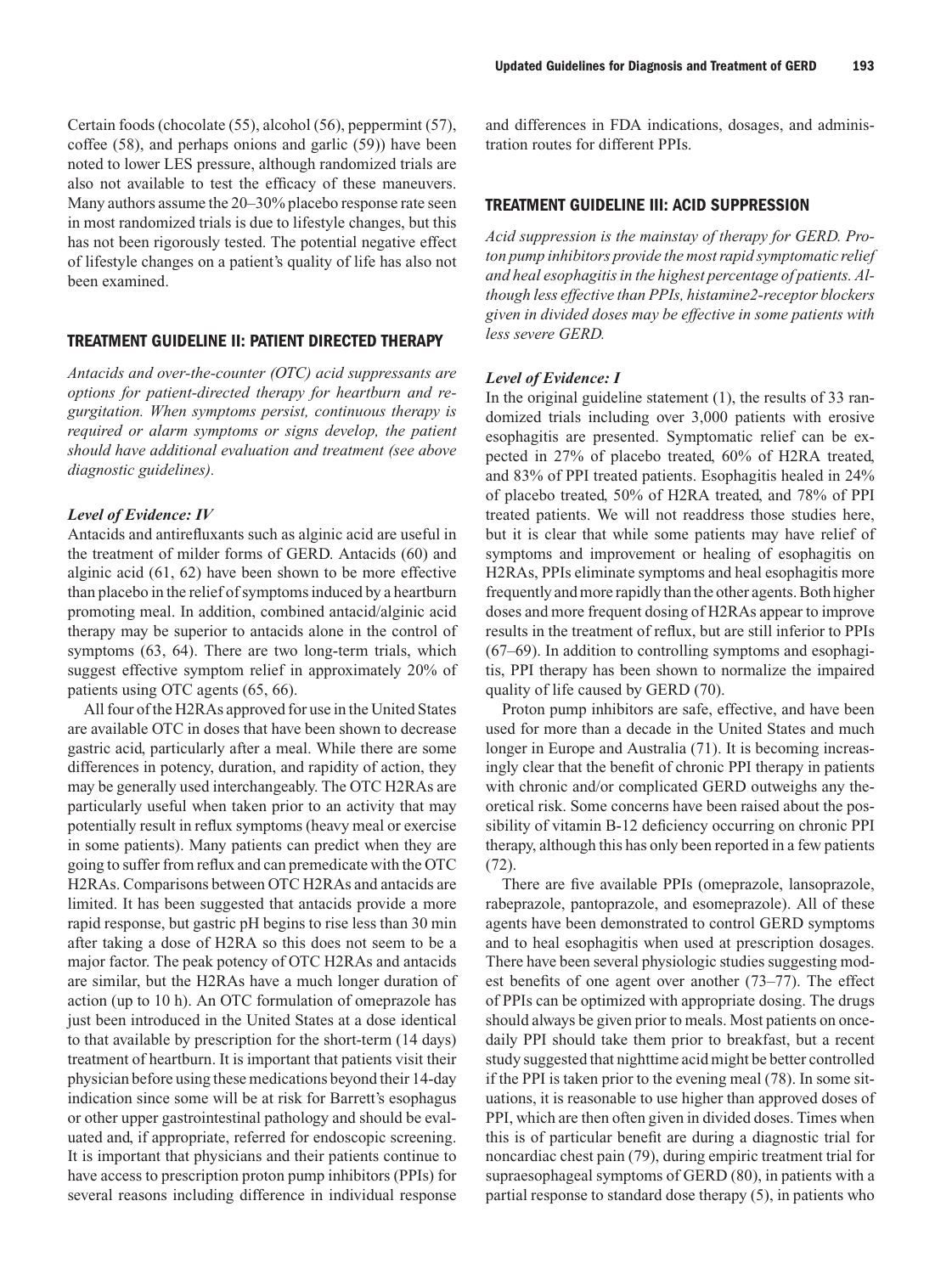have responded but are having breakthrough symptoms (71), in GERD patients with severe esophageal dysmotility (81), and in patients with Barrett's esophagus (82). When a second dose is added, it should be given prior to the evening meal, not at bedtime.

It is clear that PPI therapy results in the best symptom control and esophagitis healing among our available medical options. It is also clear that some patients (although it is difficult to determine which patients) will do well on the less intense acid suppression resulting from H2RA therapy. Several strategies have been advocated to decrease the cost of GERD therapy by limiting the number of patients taking PPI. These strategies have been examined in many modeling analyses, but have not been well tested in randomized trials. A recent study in a VA population demonstrated that patients who were "PPI dependent" could frequently be managed on less intense therapy (83). They attempted to take 71 patients off PPIs finding that 42% could not be taken off, 42% could be managed with H2RAs, prokinetics, or a combination, and 15% could be taken off medication. It is unclear if these data can be applied to a more generalized population. Modeling studies that use cost as an important endpoint are highly dependent on the assumptions used in constructing the model. Efficacy and safety data support continuous PPI therapy as the most effective management for patients with GERD. The only advantage for using less effective therapy is economic and the current availability of both generic and OTC PPIs makes continuous PPI therapy even more attractive. On-demand therapy with PPIs has not been well studied, but patients tend to do this on their own and it may make economic sense in patients with mild-to-moderate symptoms (84). Once a patient has failed less effective therapy, they should have access to chronic PPI therapy, especially if it is the only medical therapy that keeps them in symptomatic and endoscopic remission.

The benefit of complete acid control in the maintenance of Barrett's esophagus has not been proven, but if this result is desired, many patients will need twice daily PPI therapy at higher than usual doses even when the patients are asymptomatic on lower doses (85, 86). Gastric acid is still secreted, particularly at night, in many patients on twice-daily PPIs (87). The addition of a nighttime H2RA was suggested to suppress this acid, although a recent study found that this effect might not persist over time (88).

# **TREATMENT GUIDELINE IV: PROMOTILITY THERAPY**

*Promotility agents may be used in selected patients, especially as an adjunct to acid suppression. Currently available promotility agents are not ideal monotherapy for most patients with GERD.*

#### *Level of Evidence: II*

Defects in esophagogastric motility (LES incompetence, poor esophageal clearance, and delayed gastric emptying) are cen-

tral to the pathogenesis of GERD (89). If these defects could be corrected then GERD would be controlled, making suppression of normal amounts of gastric acid unnecessary. The frequent Central Nervous System side effects of metoclopramide and bethanechol (drowsiness, irritability, extrapyramidal effects, *etc.*) have appropriately decreased the regular use of these medications (90). Cisapride (91, 92) and domperidone (93) have been demonstrated to produce relief of symptoms. There have been reports of fatal cardiac dysrhythmias associated with the combination of cisapride and several agents that are metabolized by the cytochrome P-450 system (94). These reactions and a more recent suggestion of mechanisms for the production of similar rhythm disturbances while on cisapride alone have resulted in the withdrawal of this agent from regular availability in the United States market (95). Domperidone is a dopamine receptor blocker but unlike metoclopramide does not easily cross the blood-brain barrier and therefore has little central nervous system effect. Domperidone is as effective as metoclopramide and the only significant side effect seems to be hyperprolactinemia in 10– 15% of patients. Despite this safety profile, the agent has not been marketed in the United States. Tegaserod is a 5HT3 agonist with promotility and antinociceptive affects. It has been shown to improve esophageal acid exposure (96), but has not been demonstrated to be effective monotherapy in GERD. Finally, baclofen, a GABA receptor type B agonist, has been reported to reduce both the number of reflux episodes and percent time esophageal acid exposure after a single dose of 40 mg (97). The mechanism appears to be suppression of transient LES relaxation (98). This agent has a high side-effect profile and probably will not be routinely used in patients, but there is intensive research ongoing to find a baclofen-like agent with a better side-effect profile. In summary, continued research into the role of promotility agents in GERD is warranted, but acid suppression remains the mainstay of GERD therapy.

# **TREATMENT GUIDELINE V: MAINTENANCE THERAPY**

*Because GERD is a chronic condition, continuous therapy to control symptoms and prevent complications is appropriate.*

#### *Level of Evidence: I*

The improvement in GERD symptoms noted with the acid suppression produced by full dose PPIs is usually followed by a rapid return of symptoms once it is discontinued (99). Many patients with GERD require long-term, possibly lifelong, therapy; therefore maintenance therapy becomes a major concern. Effective maintenance therapy should keep the patient's symptoms comfortably under control and prevent complications. This will vary in each patient and may require only antacids and lifestyle modifications in up to 20% of patients (84). Other patients with chronic reflux (up to 50%) have frequent symptomatic relapses despite appropriate therapy. Patients whose disease has been controlled with PPIs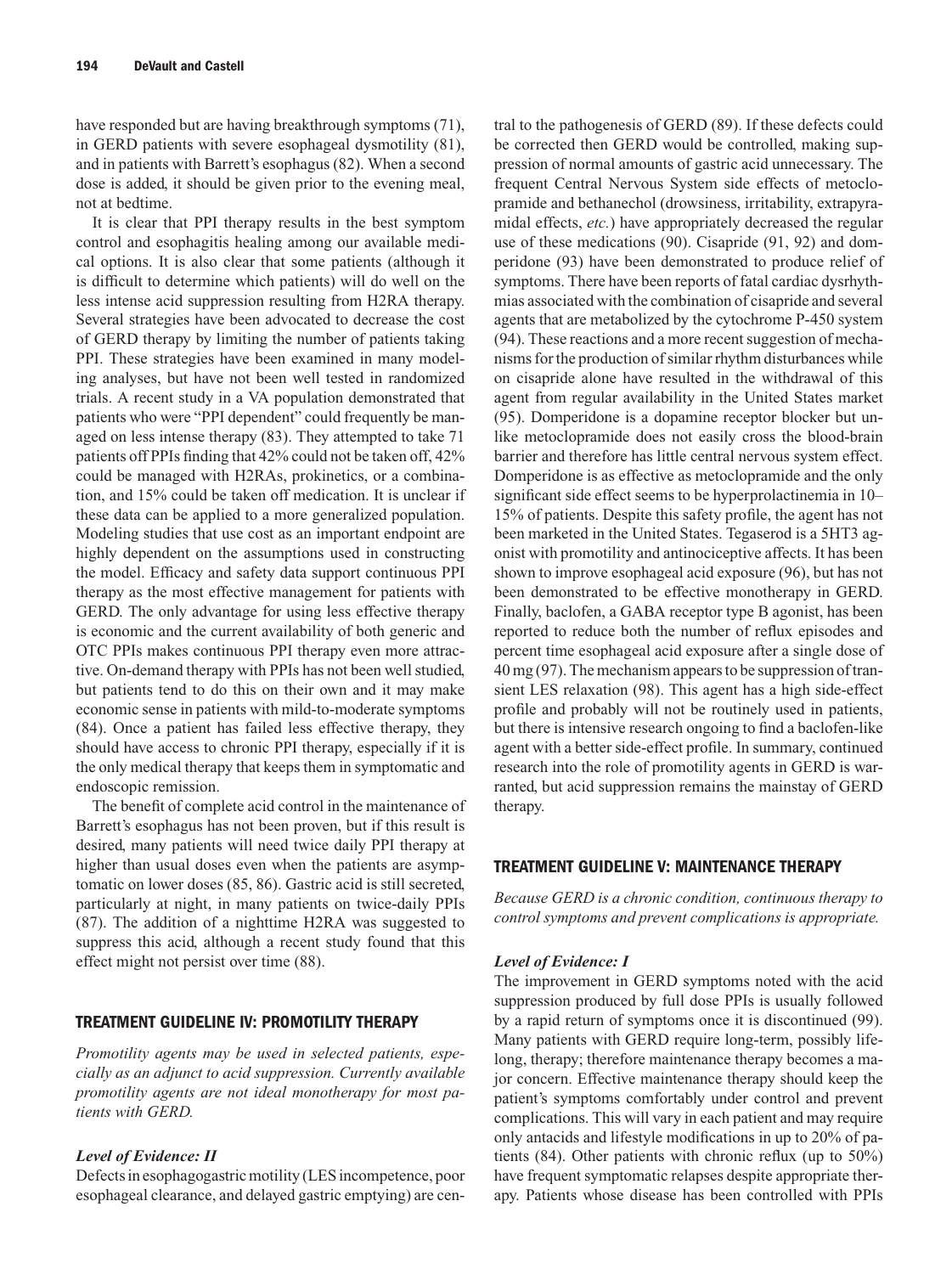often will have symptomatic relapses and failure of healing of esophagitis on standard dose, or even higher-dose H2RA and/or prokinetic therapy (100). A full dose of H2RA given once daily, although effective for peptic ulcer disease, is not appropriate for GERD. Reduced doses of PPIs have been consistently shown to be ineffective long-term in the therapy of GERD. This includes alternate day omeprazole (101) or "weekend" therapy (102). A daily dose of omeprazole 10 mg may be superior to standard dose ranitidine (103). Ultimately, whatever dose of medication is needed to control symptoms is the dose that should be used and may include full or even increased dose PPI in many patients.

There are clear data that acid suppression decreases the recurrence of peptic esophageal strictures. Cimetidine 400 mg four times a day did not affect the frequency of the need for dilation (104), but several studies have found that full dose PPIs will lengthen the interval between symptomatic relapses (105, 106). There are no similar data in regards to the prevention or prevention of progression of Barrett's esophagus. It does not appear that Barrett's esophagus will regress with either medical or surgical therapy (107, 108). There have been reports of occasional "islands" of squamous epithelium appearing with chronic PPI therapy, but the significance of this is not known (109).

#### **TREATMENT GUIDELINE VI: SURGERY**

*Antireflux surgery, performed by an experienced surgeon, is a maintenance option for the patient with well-documented GERD.*

#### *Level of Evidence: II*

Considerable controversy exists over the long-term effectiveness of surgical intervention in GERD and whether it is equal or superior to chronic medical therapy. In the early-published trials of medical *versus* surgical therapy, surgery was shown to be more effective, although both trials used medical therapy that would be considered ineffective today. The initial comparison favored surgical over a rather modest medical therapy (essentially antacids and lifestyle changes) over a 36 month period (110). A comparison of surgery *versus* ranitidine and metoclopramide indicated superiority for the surgical approach (111). The long-term outcome of many of these patients reported that after 10 yr, 92% of the patients randomized to medication were still on medications and 62% of those who were initially treated with surgery were now back on reflux medication (112). A trial that randomized 310 patients between surgery and PPIs found surgery to be slightly superior to omeprazole 20 mg per day at the end of 5 yr, but if dose titration up to 40–60 mg per day of omeprazole were used, the two treatments were equal (113). Proper selection and preoperative evaluation of patients is very important. In a study of 100 patients, the best predictors of a good outcome were; age <50 yr and typical reflux symptoms that had completely resolved on medical therapy (114). It is also clear that these typical reflux symptoms are more likely to resolve after surgery than the other atypical and supraesophageal symptoms (115).

If typical reflux esophagitis is not present endoscopically, ambulatory pH testing should be performed. Controversies related to the use of manometry to guide antireflux surgery are discussed in the above section on manometry. Delayed gastric emptying has been reported to increase the rate of complication following an antireflux surgery, but the utility of the routine preoperative use of these tests is not clear (116).

The medical therapy of GERD has focused on the neutralization of refluxed acid from the stomach. It is clear that there are other injurious factors involved. The possibility of duodenogastroesophageal reflux has been raised as an additional indication for the surgical repair of the LES in patients with GERD (117). While it appears that control of acid decreases the injury in patients who reflux duodenal contents (118, 119), certain of these patients may benefit from antireflux surgery although objective evidence of this type of reflux is difficult to obtain preoperatively.

Controversy exists in regards to the durability of these repairs with at least one group suggesting deterioration in both LES pressure and endoscopic histology back toward the presurgical level 5–6 yr postoperatively (120). A group of 55 patients who had undergone laparoscopic Toupet fundoplication were studied a mean of 2.9 yr after surgery and 67% reported heartburn, 33% regurgitation, and 33% regular use of prescription GERD medications. On the other hand, another group suggested that more dysphagia occurred with a full Nissen fundoplication and that the partial, Toupet fundoplication controlled reflux with less dysphagia (121). The advent of a laparoscopic approach to antireflux surgery has resulted in an increase in patient acceptance of this technique (122, 123). A recent study found significantly lower cost and shorter lengths of hospital stay with the laparoscopic approach, although patient satisfaction was similar between the open and laparoscopic groups (124). The only adverse effect of switching from an open to laparoscopic approach appears to be an increase in dysphagia in those treated laparoscopically (125). This approach may not be possible in some patients who have had previous surgery and may be less effective in the very obese (126). The decreased postoperative morbidity involved in this approach should not change the indications or evaluations for surgery, but does make this option more attractive for some patients whose alternative would be long-term medical therapy (127). However, postoperative symptoms are common and include dysphagia (128), difficulty with belching, increased flatulence, and diarrhea (129).

Choosing a patient for surgery remains something of a paradox. Patients who respond fully to PPIs appear to be the best candidates for surgery, but one wonders how advisable it is to subject a well-controlled patient to the morbidity of antireflux surgery. Some patients who are refractory to medical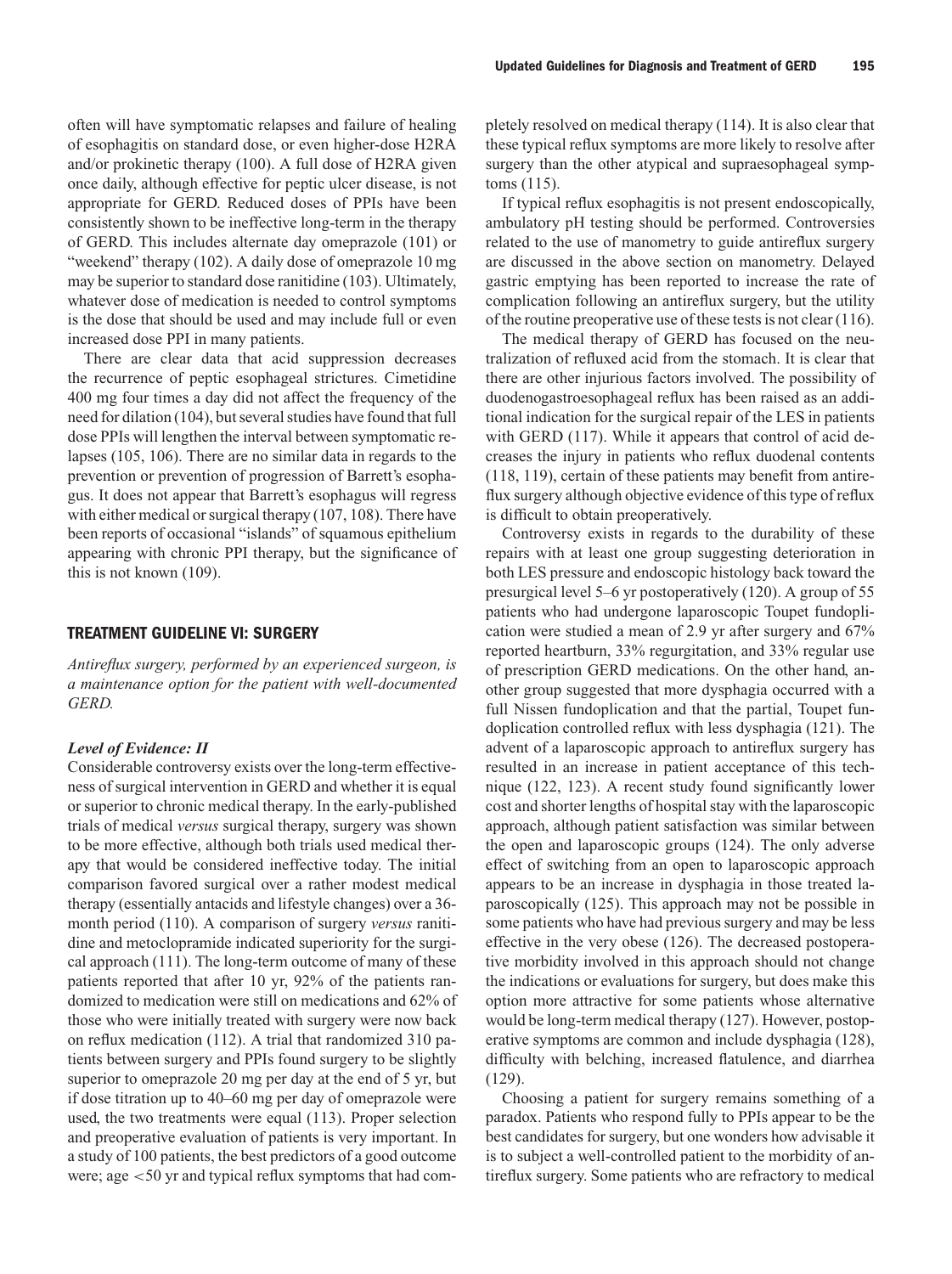therapy (especially those with nocturnal regurgitation) will benefit from surgery, but there are not clear data to help predetermine which patient will benefit most. An equal, perhaps more important factor in determining the outcome of antireflux surgery is the experience of the surgeon. Many more complications and poorer outcomes occur in low volume centers (130).

# **TREATMENT GUIDELINE VII: ENDOSCOPIC THERAPY FOR GERD**

*Endoscopic therapy controls symptoms in selected patients with well-documented GERD.*

#### *Level of Evidence: III*

A great deal of excitement had been generated by the introduction of techniques designed to control reflux endoscopically. There are three broad categories of endoscopic therapy: radiofrequency application to the LES area, techniques designed to decrease reflux using endoscopic sewing devices, and techniques using an injection into the LES region. Radiofrequency application (Stretta; Curon Medical, Fremont, CA) is designed to increase the reflux barrier of the LES. The open-label, 1-yr follow-up of the first cohort of patients treated with this technique has been recently reported (131). The symptom score related to heartburn improved initially in most patients and this improvement persisted. A total of 34% of patients were back on PPIs and an additional 38% were regularly taking antacids at 1 yr. A sham treatment controlled trial has also recently been completed (132). Heartburn quality of life, median heartburn score, and SF 36 physical quality of life were improved more with active treatment compared to sham therapy. On the other hand, there were no differences noted in acid exposure nor in the percentage of patients who were able to discontinue daily medications (47% after active treatment, 37% after sham treatment, NS). Reported complications have included: death (two early in the experience with the technique), perforation, and hemorrhage.

Results of the endoscopic sewing techniques have also been reported. Six months after treatment with the first endoscopic sewing device (Endocinch; Bard, Murray Hill, NJ), 62% of 64 patients in the initial report were off PPIs (133). Extended follow-up of a small number of these patients (39) has been presented as an abstract, which suggested that less than 25% of patients were able to remain off medications for 2 yr (134). Most recently, early data from the full thickness plication device (NDO Surgical, Mansfield, MA) have been reported with 74% of 64 studied patients able to be off PPI therapy at 6 months (135). Finally, injection of a nonresorbable polymer (Enteryx, Boston Scientific, Natick, MA) has been reported to control GERD symptoms and allow 74% of patients to discontinue PPI therapy at 6 months and 70% to discontinue at 12-month follow-up (136, 137).

All of these techniques seem to produce an improvement in reflux symptoms, although significant changes in lower esophageal sphincter pressure have not been documented and less than 35% of patients have been demonstrated to have normalization of their intraesophageal acid exposure (measured with ambulatory pH testing). When the results of the available studies (both published manuscripts and abstracts) are critically examined, many issues remain unresolved including: long-term durability and safety, efficacy of these procedures performed outside of clinical trials, and efficacy in atypical presentations of GERD, among others. Systematic reviews of the radiofrequency (138), endoscopic sewing (139), and injection techniques (140) were unable to identify any clear indications for these techniques, but did support their use in clinical trials and outside of clinical trials in certain wellinformed patients who have well-documented GERD that is responsive to PPI therapy.

#### **TREATMENT GUIDELINE VII: REFRACTORY GERD**

*GERD that is refractory to medical therapy is rare. The diagnosis should be carefully confirmed, preferably with ambulatory pH testing, prior to antireflux surgery.*

#### *Level of Evidence: IV*

The vast majority of patients will have their symptoms and mucosal disease controlled with medical therapy for GERD (71). When a patient presents with either typical or atypical symptoms of GERD refractory to therapy, the diagnosis should be reconsidered. This may involve an ambulatory pH study, either on or off therapy, additional endoscopic and manometric evaluations, and consideration of testing and therapeutic trials for other conditions that may produce symptoms similar to GERD. It is also clear that some patients do not respond to traditional, approved doses of PPIs and that increasing the dose and particularly dosing the medication twice daily is appropriate in those patients (78). Refractory GERD is often used as a rationale for antireflux surgery and even for the development of some of the endoscopic techniques. The available data suggest that patients who do the best with surgery are those who previously responded to medical therapy, not the refractory patient (114). The endoscopic techniques have not been adequately studied in patients who are refractory to medications.

#### **AREAS IN NEED OF ADDITIONAL STUDY**

GERD has been extensively studied and we continue to see a steady improvement in our understanding of the condition. Despite this, many questions remain to be answered, including:

- (i) Will impedance monitoring and "tubeless" pH monitoring change our approach to subsets of GERD patients?
- (ii) Will esophageal manometry prior to antireflux surgery be abandoned or perhaps be replaced by impedance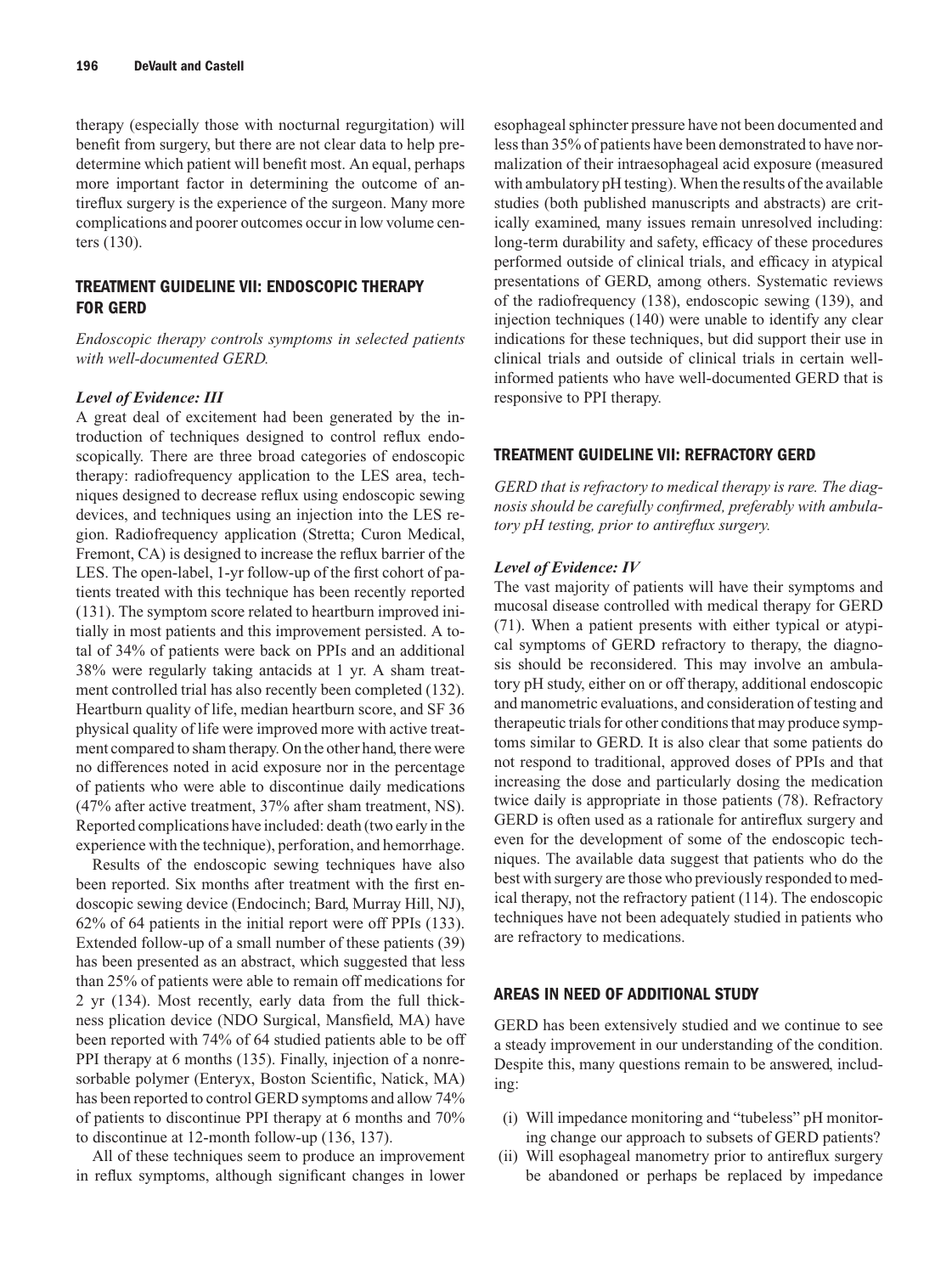testing? If motility testing is abandoned, will a partial or complete fundoplication become the operation of choice?

- (iii) How will the availability of OTC and generic PPIs change the face of GERD for both primary care and gastroenterology?
- (iv) Will new promotility agents be developed to address the underlying physiological defect in GERD?
- (v) Will the results from endoscopic therapy of GERD improve and become more attractive options?
- (vi) There are many questions related to Barrett's esophagus covered extensively in other guidelines, but some of these include:
	- (a) Is there an appropriate public health benefit for Barrett's screening and surveillance?
	- (b) Do patients who have their GERD diagnosed and controlled with medication still eventually need a "once in a lifetime" endoscopy to exclude Barrett's esophagus?
	- (c) Will less invasive (small caliber, unsedated) endoscopy allow for more cost-effective screening for Barrett's esophagus in GERD patients?

**Reprint requests and correspondence:** American College of Gastroenterology, 4900 B South 31st Street, Arlington, VA 22206-1656. *Received September 17, 2004; accepted September 20, 2004.*

# **REFERENCES**

- 1. DeVault KR, Castell DO. Guidelines for the diagnosis and treatment of gastroesophageal reflux disease. Arch Intern Med 1995;155:2165–73.
- 2. DeVault KR, Castell DO. Updated guidelines for the diagnosis and treatment of gastroesophageal reflux disease. Am J Gastroenterol 1999;94:1434–42.
- 3. Klauser AG, Schindbeck NE, Muller-Lissner SA. Symptoms in gastro-oesophageal reflux disease. Lancet 1990;135:205–8.
- 4. Terea L, Fein M, Ritter MP, et al. Can the combination of symptoms and endoscopy confirm the presence of gastroesophageal reflux disease? Am Surg 1997;63:933–6.
- 5. Katzka DA, Paoletti V, Leite L, et al. Prolonged ambulatory pH monitoring in patients with persistent gastroesophageal reflux disease symptoms: Testing while on therapy identifies the need for more aggressive antireflux therapy. Am J Gastroenterol 1997;92:907–9.
- 6. Johnsson F, Weywadt L, Solhaug JH, et al. Oneweek omeprazole treatment in the diagnosis of gastrooesophageal reflux disease. Scand J Gastroenterol 1998;33:15–20.
- 7. Numans ME, Lau J, de Witt NJ, et al. Short-term treatment with proton-pump inhibitors as a test for gastroesophageal reflux disease. A meta-analysis of diagnostic test characteristics. Ann Intern Med 2004;140:518–27.
- 8. Avidan B, Sonnenberg A, Schnell TG, et al. There are no reliable symptoms for erosive oesophagitis and Barrett's oesophagus: Endoscopic diagnosis is still essential. Aliment Pharmacol Ther 2002;16:735–42.
- 9. Johnson DA, Winters C, Spurling TJ, et al. Esophageal acid sensitivity in Barrett's esophagus. J Clin Gastroenterol 1987;9:23–7.
- 10. Rex DK, et al. Screening for Barrett's esophagus in colonoscopy patients with and without heartburn. Gastroenterology 2003;125:1670–7.
- 11. Vincent ME, Robbins AH, Spechler SJ, et al. The reticular pattern as a radiographic sign of Barrett's esophagus: An assessment. Radiology 1984;153:333–5.
- 12. Koehler RE, Weymean PJ, Oakley HF. Single- and doublecontrast techniques in esophagitis. Am J Roentgenol 1980; 135:15–9.
- 13. Ott DJ, Chen YM, Felfand DW, et al. Analysis of a multiphasic radiographic examination for detecting reflux esophagitis. Gastrointest Radiol 1986;11:1–6.
- 14. Creteur V, Thoeni RF, Federle MP, et al. The role of singleand double-contrast radiography in the diagnosis of reflux esophagitis. Radiology 1983;147:71–5.
- 15. Ott DJ, Wu WC, Gelfand DW. Reflux esophagitis revisited: Prospective analysis of radiological accuracy. Gastrointest Radiol 1981;6:1–7.
- 16. Sellan RJ, DeCaestecker JS, Heading RC. Barium radiology: A sensitive test for gastro-oesophageal reflux. Clin Radiol 1987;38:303–7.
- 17. Johnston BT, Troshinsky MB, Castell JA, et al. Comparison of barium radiology with esophageal pH monitoring in the diagnosis of gastroesophageal reflux disease. Am J Gastroenterol 1996;91:1181–5.
- 18. Johnson DA, Benjamin SB, Vakil NB, et al. Esomeprazole once daily for 6 months is effective therapy for maintaining healed erosive esophagitis and for controlling gastroesophageal reflux disease symptoms: A randomized, double-blind, placebo-controlled study of efficacy and safety. Am J Gastroenterol 2001;96:27–34.
- 19. Zaninotto G, Molena D, Ancona E. A prospective multicenter study on laparoscopic treatment of gastroesophageal reflux disease in Italy. Surg Endosc 2000;14:282–8.
- 20. Sampliner RE. Updated guidelines for the diagnosis, surveillance and therapy of Barrett's esophagus. Am J Gastroenterol 2002;97:1888–95.
- 21. Morales TG, Camargo E, Bhattacharyya A, et al. Longterm follow-up of intestinal metaplasia of the gastric cardia. Am J Gastroenterol 2000;95:1677–80.
- 22. Johnston BT, Nunn S, Sloan JM, et al. The application of microridge analysis in the diagnosis of gastro-oesophageal reflux disease. Scand J Gastroenterol 1996;31:97–102.
- 23. Schindlbeck NE, Wiebecke B, Klauser AG, et al. Diagnostic value of histology in non-erosive gastro-oesophageal reflux disease. Gut 1996;39:151–4.
- 24. Venables TL, Newland RD, Patel AC, et al. Omeprazole 10 milligrams once daily, omeprazole 20 milligrams once daily or ranitidine 150 milligrams twice daily, evaluated as initial therapy for the relief of symptoms of gastrooesophageal reflux disease in general practice. Scand J Gastroenterol 1997;32:965–73.
- 25. Richter JE, Campbell DR, Kahrilas PJ, et al. Lansoprazole compared with with ranitidine for the treatment of nonerosive gastroesophageal reflux disease. Arch Intern Med 2000;160:1803–9.
- 26. Kahrilas PJ. Diagnosis of symptomatic gastroesophageal reflux disease. Am J Gastroenterol 2003;98:S15–23.
- 27. Pace F, Santalucia F, Bianchi PG. Natural history of gastroesophageal reflux disease without esophagitis. Gut 1991;32:845–8.
- 28. Trimble KC, Douglas S, Pryde A, et al. Clinical characteristics and natural history of symptomatic but not excessive gastroesophageal reflux. Dig Dis Sci 1995;40:1098–104.
- 29. Tew S, Jamieson GG, Pilowski I, et al. The illness behavior of patients with gastroesophageal reflux disease with and without endoscopic esophagitis. Dis Esophagus 1997;10:9–15.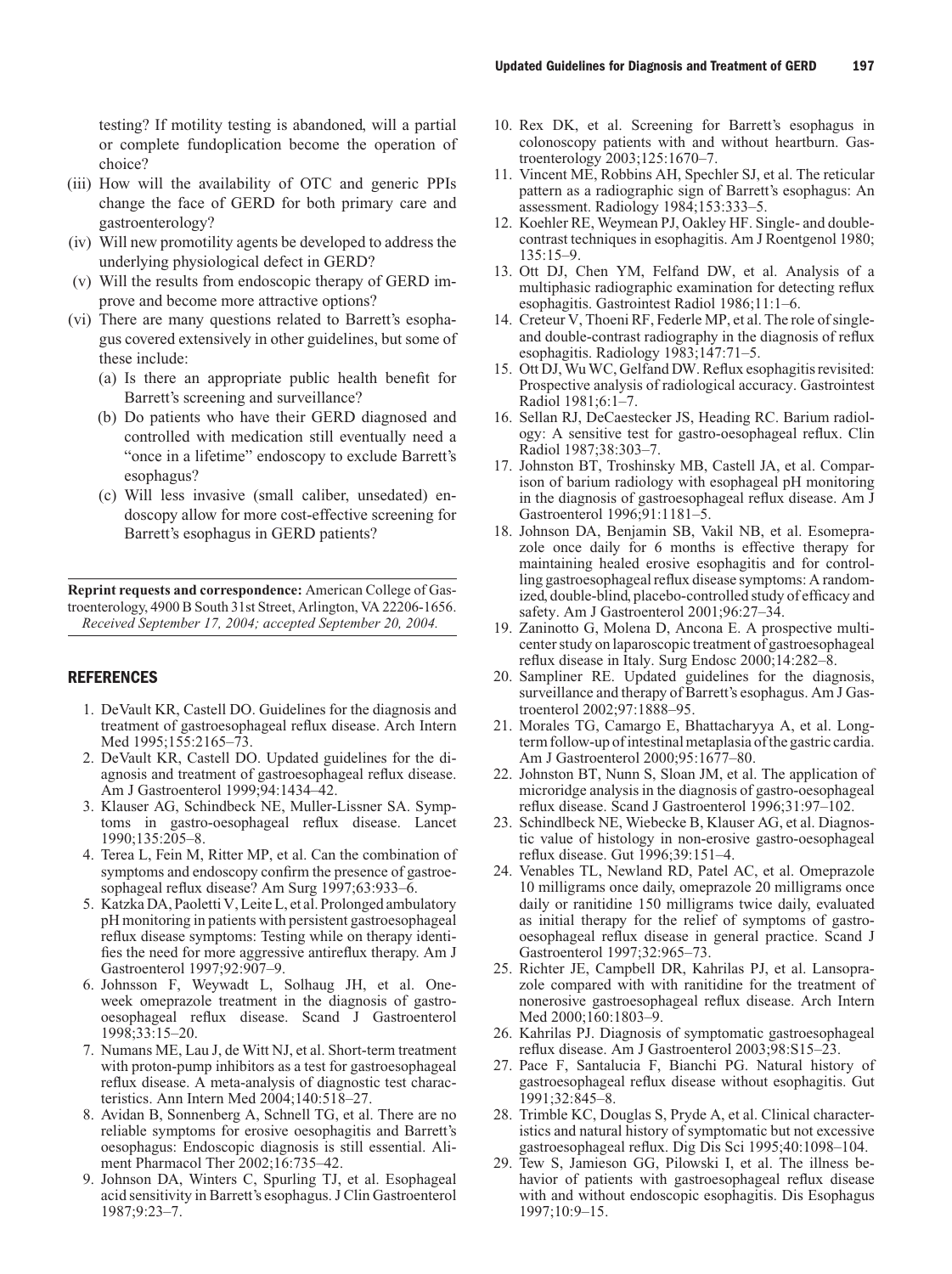- 30. Mattox HE, Richter JE, Prolonged ambulatory esophageal pH monitoring in the evaluation of gastroesophageal reflux disease. Am J Med 1990;89:345–56.
- 31. Weiner GJ, Morgan JM, Copper JB, et al. Ambulatory 24 hour esophageal pH monitoring: Reproducibility and variability of pH parameters. Dig Dis Sci 1988;33:1127– 33.
- 32. Schlesinger PK, Donahue PE, Schmidt B, et al. Limitations of 24 hour intraesophageal pH monitoring in the hospital setting. Gastroenterology 1985;89:797–804.
- 33. Murphy DW, Yuan Y, Castell DO. Does the intraesophageal pH probe accurately detect acid reflux? Simultaneous recording with two pH probes in humans. Dig Dis Sci 1989;34:649–56.
- 34. Booth MI, Stratford J, Dehn TCB. Patient self-assessment of test-day symptoms in 24-h pH-metry for suspected gastroesophageal reflux disease. Scand J Gastroenterol 2001;36:795–9.
- 35. Klinkenberg-Knol EC, Meuwissen SGM. Combined gastric and oesophageal pH-metry in patients with reflux disease, resistant to omeprazole. Ailment Pharmacol Ther 1990;4:485–9.
- 36. Sifrim D, Holloway R, Silny J, et al. Acid, nonacid, and gas reflux in patients with gastroesophageal reflux disease during ambulatory 24-hour pH-impedance recordings. Gastroenterology 2001;120:1588–98.
- 37. Vela MF, Camacho-Lobato L, Srinivasan R, et al. Simultaneous intraesophageal and pH measurement of acid and nonacid gastroesophageal reflux: Effect of omeprazole. Gastroenterology 2001;120:1599–606.
- 38. Pandolfino JE, Richter JE, Ours T, et al. Ambulatory esophageal pH monitoring using a wireless system. Am J Gastroenterol 2003;98:740–9.
- 39. Klauser A, Schindbeck N, Muller-Lissner S. Esophageal 24-h pH monitoring: Is prior manometry necessary for correct positioning of the electrode? Am J Gastroenterol 1990;85:1463–7.
- 40. Mattox HE, Richter JE, Sinclair JW, et al. The gastroesophageal pH step-up inaccurately locates the proximal border of the lower esophageal sphincter. Dig Dis Sci 1992;37:1185–91.
- 41. DeVault KR, Castell DO. A simplified technique for accurate placement of ambulatory pH probes. Am J Gastroenterol 1991;86:380–1.
- 42. Singh S, Price JE, Richter JE. The LES locator: Accurate placement of an electrode for 24-hour pH measurement with a combined solid state pressure transducer. Am J Gastroenterol 1992;87:967–70.
- 43. Patti MG, Arcerito M, Pelligrini CA, et al. Minimally invasive surgery for gastroesophageal reflux disease. Am J Surg 1995;170:614–7.
- 44. Kauer WK, Peters JH, DeMeester TR, et al. A tailored approach to anti-reflux therapy. J Thorac Cardiovasc Surg 1995;110:141–6.
- 45. Patti MG, De Bellis M, De Pinto M, et al. Partial fundoplication for gastroesophageal reflux. Surg Endosc 1997;11:445–8.
- 46. Waring JP, Hunter JG, Oddosdottir M, et al. The preoperative evaluation of patients considered for laparoscopic antireflux surgery. Am J Gastroenterol 1995;90:35– 8.
- 47. Oleynikov D, Eubanks TR, Oelschlager BK, et al. Total fundoplication is the operation of choice for patients with gastroesophageal reflux and defective peristalsis. Surg Endosc 2002;16:909–13.
- 48. Fernando, HC, Luketich JD, Christie NA, et al. Outcomes of laparoscopic Toupet compared to laparoscopic Nissen fundoplication. Surg Endosc 2002;16:905–8.
- 49. Tutian R, Castell DO. Clarification of the esophageal function defect in patients with manometric ineffective esophageal motility: Studies using combined impedancemanometry. Clin Gastroenterol Hepatol 2004;2:230–36.
- 50. Stanciu C, Bennett JR. Effects of posture on gastrooesophageal reflux. Digestion 1977;15:104–9.
- 51. Johnson LF, DeMeester TR. Evaluation of elevation of the head of the bed, bethanechol, and antacid foam tablets on gastroesophageal reflux. Dig Dis Sci 1981;26:673– 80.
- 52. Becker DJ, Sinclair J, Castell DO, et al. A comparison of high and low fat meals on postprandial esophageal acid exposure. Am J Gastroenterol 1989;84:782–6.
- 53. Waring JP, Eastwood TF, Austin JM, et al. The immediate effects of cessation of cigarette smoking on gastroesophageal reflux. Am J Gastroenterol 1989;84:1076–8.
- 54. Meyers WF, Herbst JJ. Effectiveness of positioning therapy for gastroesophageal reflux. Pediatrics 1982;69:768– 72.
- 55. Murphy DW, Castell DO. Chocolate and heartburn: Evidence of increased esophageal acid exposure after chocolate ingestion. Am J Gastroenterol 1988;93:633–6.
- 56. Pehl C, Wendl B, Pfeiffer A, et al. Low-proof alcoholic beverages and gastroesophageal reflux. Dig Dis Sci 1993;38:93–6.
- 57. Sigmund CJ, McNally EF. The action of a carminative on the lower esophageal sphincter. Gastroenterology 1969;56:13–8.
- 58. Pfeiffer BWA, Pehl C, Schmidt T, et al. Effect of decaffeination of coffee or tea on gastro-oesophageal reflux. Aliment Pharmacol Ther 1994;8:283–7.
- 59. Allen ML, Mellow MH, Robinson MG, et al. The effect of raw onions on acid reflux and reflux symptoms. Am J Gastroenterol 1990;85:377–80.
- 60. Saco LS, Orlando RC, Levinson SL, et al. Double-blind controlled trial of bethanechol and antacid versus placebo and antacid in the treatment of erosive esophagitis. Gastroenterology 1982;82:1369–73.
- 61. Graham DY, Patterson DJ. Double-blind comparison of liquid antacid and placebo in the treatment of symptomatic reflux esophagitis. Dig Dis Sci 1983;28:559–63.
- 62. Buts JP, Barudi C, Otte JB. Double-blind controlled study on the efficacy of sodium alginate (Gaviscon) in reducing gastroesophageal reflux assessed by 24H continuous pH monitoring in infants and children. Eur J Pediatr 1987;146:156–8.
- 63. Castell DO, Dalton CB, Becker D, et al. Alginic acid decreases postprandial distention in patients with non-cardiac chest pain. Gut 1992;33:298–302.
- 64. Stanciu C, Bennett JR. Alginate antacid in the reduction of gastroesophageal reflux. Lancet 1974;1:109–11.
- 65. Lieberman DA. Medical therapy for chronic reflux esophagitis. Long term follow-up. Arch Intern Med 1987;147:717–20.
- 66. Behar J, Sheahan DG, Biancani P, et al. Medical and surgical management of reflux esophagitis. A 38-month report on a prospective clinical trial. N Engl J Med 1975;293:263– 8.
- 67. Behar J, Brand DL, Brown FC, et al. Cimetidine in the treatment of symptomatic gastroesophageal reflux. Gastroenterology 1978;74:441–8.
- 68. Sontag S, Robinson M, McCallum RW, et al. Ranitidine therapy for gastroesophageal reflux disease. Results of a large double-blind trial. Arch Intern Med 1987;147:1485– 91.
- 69. Euler AR, Murdock RH, Wilson TH, et al. Ranitidine is effective therapy for erosive esophagitis. Am J Gastroenterol 1993;88:520–4.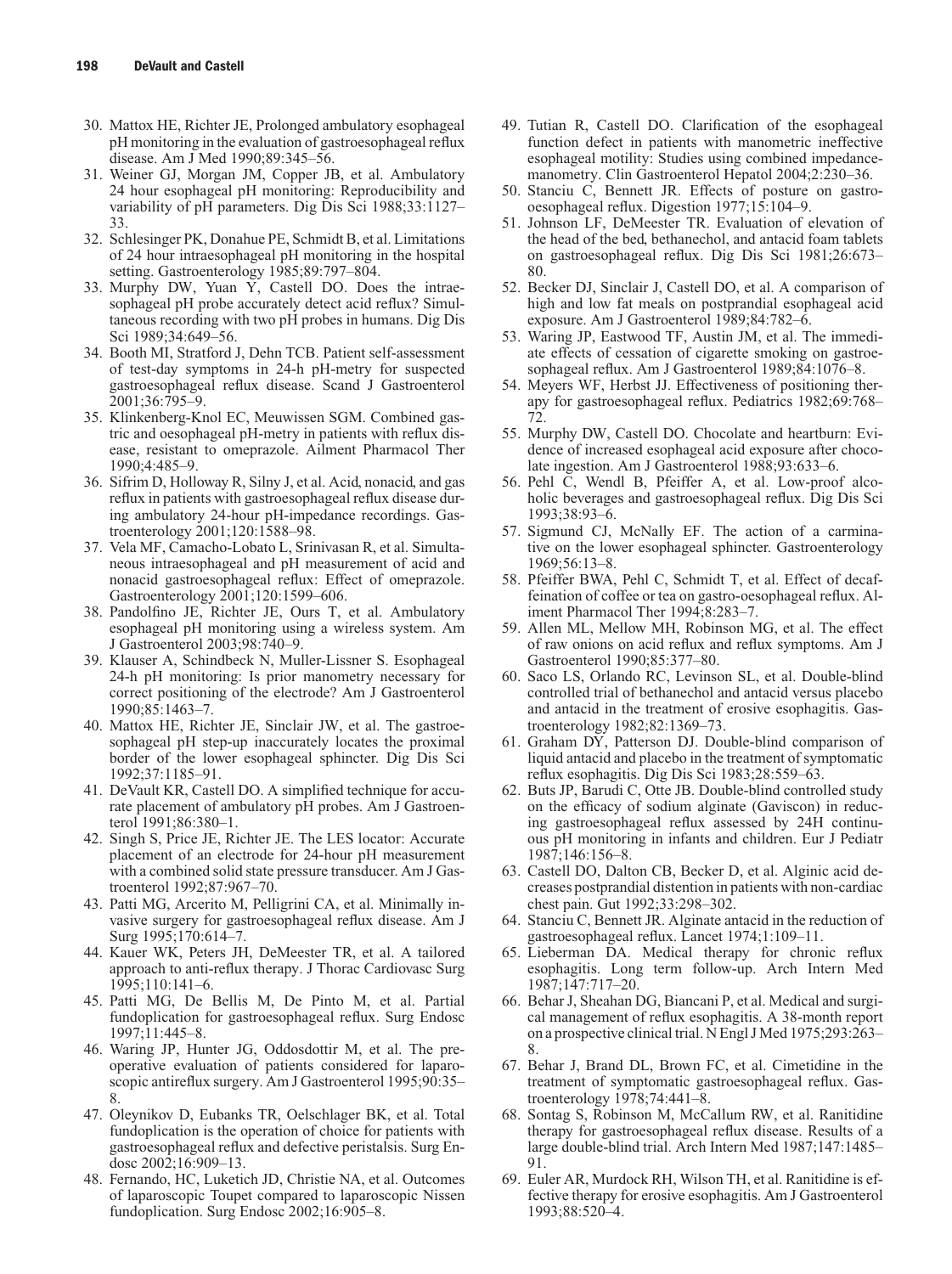- 70. Havelund T, Lind T, Biklund I, et al. Quality of life in patients with heartburn but without esophagitis: Effects of treatment with omeprazole. Am J Gastroenterol 1999;94:1782–9.
- 71. Klinkenberg-Knol EC, Nelis F, Dent J, et al. Long-term omeprazole treatment in resistant gastroesophageal reflux disease: Efficacy, safety and influence on gastric mucosa. Gastroenterology 2000;118:661–9.
- 72. Ruscin JM, Page RL, Valuck RJ. Vitamine B(12) deficiency associated with histamin(2)-receptor antagonists and a proton-pump inhibitor. Ann Pharmacol 2002;36:812–6.
- 73. Castell DO, Richter JE, Robinson M, et al. Efficacy and safety of lansoprazole in the treatment of erosive reflux esophagitis. The Lansoprazole Group. Am J Gastroenterol 1996;91:1749–57.
- 74. Dekkers CP, Beker JA, Thjodleifsson B, et al. Doubleblind comparison [correction of Double-blind, placebocontrolled comparison] of rabeprazole 20 mg vs. omeprazole 20 mg in the treatment of erosive or ulcerative gastrooesophageal reflux disease. The European Rabeprazole Study Group. Aliment Pharmacol Ther 1999;13:49–57.
- 75. Mossner J, Holscher AH, Herz R, et al. A double-blind study of pantoprazole and omeprazole in the treatment of reflux oesophagitis: A multicentre trial. Aliment Pharmacol Ther 1995;9:321-6.
- 76. Richter JE, Kahrilas PJ, Johanson J, et al. Efficacy and safety of esomeprazole compared with omeprazole in GERD patients with erosive esophagitis: A randomized controlled trial. Am J Gastroenterol 2001;96:656–65.
- 77. Castell DO, Kahrilas PJ, Richter JE, et al. Esomeprazole (40 mg) compared with lansoprazole (30 mg) in the treatment of erosive esophagitis. Am J Gastroenterol 2002;97:575–83.
- 78. Hatlebakk JG, Katz PO, Kuo B, et al. Nocturnal gastric acidity and acid breakthrough on different regimens of omeprazole 40 mg daily. Aliment Pharmacol Ther 1998;12:1235–40.
- 79. Fass R, Fennerty MB, Ofman JJ, et al. The clinical and economic value of a short course of omeprazole in patients with noncardiac chest pain. Gastroenterology 1998;115:42–9.
- 80. El-Serag HB, Lee P, Buchner A, et al. Lansoprazole treatment of patients with chronic idiopathic laryngitis: A placebo-controlled trial. Am J Gastroenterol 2001;96:979– 83.
- 81. Diener U, Patti MG, Molena D, et al. Esophageal dysmoility and gastroesophageal reflux disease. J Gastrointest Surg 2001;5:560–5.
- 82. Katzka DA, Castell DO. Successful elimination of reflux symptoms does not insure adequate control of acid reflux in patients with Barrett's esophagus. Am J Gastroenterol 1994;89:989–91.
- 83. Inadomi JM, Jamal R, Murata GH, et al. Step-down management of gastroesophageal reflux disease. Gastroenterology 2001;121:1095–100.
- 84. Inadomi JM. On-demand and intermittent therapy for gastro-oesophageal reflux disease: Economic considerations. Pharmacoeconomics 2002;20:565–76.
- 85. Oritz A, Martinez de Haro LF, Parrilla P, et al. 24-h pH monitoring is necessary to assess acid reflux suppression in patients with Barrett's oesophagus undergoing treatment with proton pump inhibitors. Br J Surg 1999;86:1427– 9.
- 86. Fass R, Sampliner RE, Malagon IB, et al. Failure of oesophageal acid control in candidates for Barrett's oesophagus reversal on a very high dose of proton pump inhibitor. Aliment Pharmacol Ther 2000;14:597–602.
- 87. Katz PO, Anderson C, Khoury R, et al. Gastro-oesophageal reflux associated with nocturnal gastric acid breakthrough on proton pump inhibitors. Aliment Pharmacol Therap 1998;12:1231–4.
- 88. Fackler WK, Ours TM, Vaezi MF, et al. Long-term effect of H2RA therapy on nocturnal gastric acid breakthrough. Gastroenterology 2002;122:625–32.
- 89. Castell DO. Gastroesophageal reflux disease is a motility disorder. In: Scarignato C ed. Advances in drug therapy of gastroesophageal reflux disease. Basel: Karger. 1992;11– 6.
- 90. Ganzini L, et al. The prevalence of metoclopramideinduced tardive dyskinesia and acute extrapyramidal movement disorders. Arch Intern Med 1993;153:1469.
- 91. Janisch HD, Huttemann W, Bouzo MH. Cisapride versus ranitidine in the treatment of reflux oesophagitis. Hepatogastoenterology 1988;35:125–7.
- 92. Galmiche JP, Brandstatter G, Evreux M, et al. Combined therapy with cisapride and cimetidine in severe oesophagitis: A double blind controlled trial. Gut 1987;28:946– 9.
- 93. Brogden RN, Carmine AA, Heel RC, et al. Domperidone. A review of its pharmacological activity, pharmacokinetics and therapeutic efficacy in the symptomatic treatment of chronic dyspepsia and as an antiemetic. Drugs 1982;24:360–400.
- 94. Chan-Tompkins NH, Babinchak TJ. Cardiac arrhythimas assoicated with coadministration of azole compounds and cisapride. Clin Infect Dis 1996;23:305–13.
- 95. Rampe D, Roy ML, Dennis A, et al. A mechanism for the proarrhythmic effects of cisapride (Propulsid): High affinity blockade of the human cardiac potassium channel HERG. FEBS Letters 1997;417:28–32.
- 96. Kahrilas PJ, Quigley EM, Castell DO, et al. The effects of tegaserod (HFT 919) on oesophageal acid exposure in gastro-oesophageal reflux disease. Aliment Pharmacol Ther 2000;14:1503–9.
- 97. Cange L, Johnsson E, Rhydolm H, et al. Baclofenmediated gastro-oesophageal acid reflux control in patients with established reflux disease. Aliment Pharmacol Ther 2002;16:869–73.
- 98. Zhang Q, Lehmann A, Rigda R, et al. Control of transient lower oesophageal sphincter relaxations and reflux by the GABA(B) agonist baclofen in patients with gastrooesophageal reflux disease. Gut 2002;50:19–24.
- 99. Sandmark S, Carlsson R, Fausa O, et al. Omeprazole or ranitidine in the short-term treatment of ulcerative reflux oesophagitis. Results of a double-blind randomized Scandinavian multicenter study. Scand J Gastroenterol 1988;23:625–32.
- 100. Antonson CW, Robinson MG, Hawkins TM, et al. High doses of histamine antagonists do not prevent relapses of peptic esophagitis following therapy with a proton pump inhibitor. Gastroenterology 1990;98:A16.
- 101. Bank S, Greenberg R. Alternate day omeprazole in H2 receptor-antagonist resistant reflux esophagitis. Gastroenterology 1991;100:A29.
- 102. Dent J, Yeomans ND, Mackinnon M, et al. Omeprazole v randitidine for prevention of relapse in reflux oesophagitis. A controlled double blind trial of their efficacy and safety. Gut 1994;35:590–8.
- 103. Hallerback B, Unge P, Carling L, et al. Omeprazole or ranitidine in long-term treatment of reflux esophagitis. Gastroenterology 1994;107:1305–11.
- 104. Ferguson R, Dronfield MW, Atkinson M. Cimetidine in treatment of reflux oesophagitis with peptic stricture. Br Med J 1979;2:472–4.